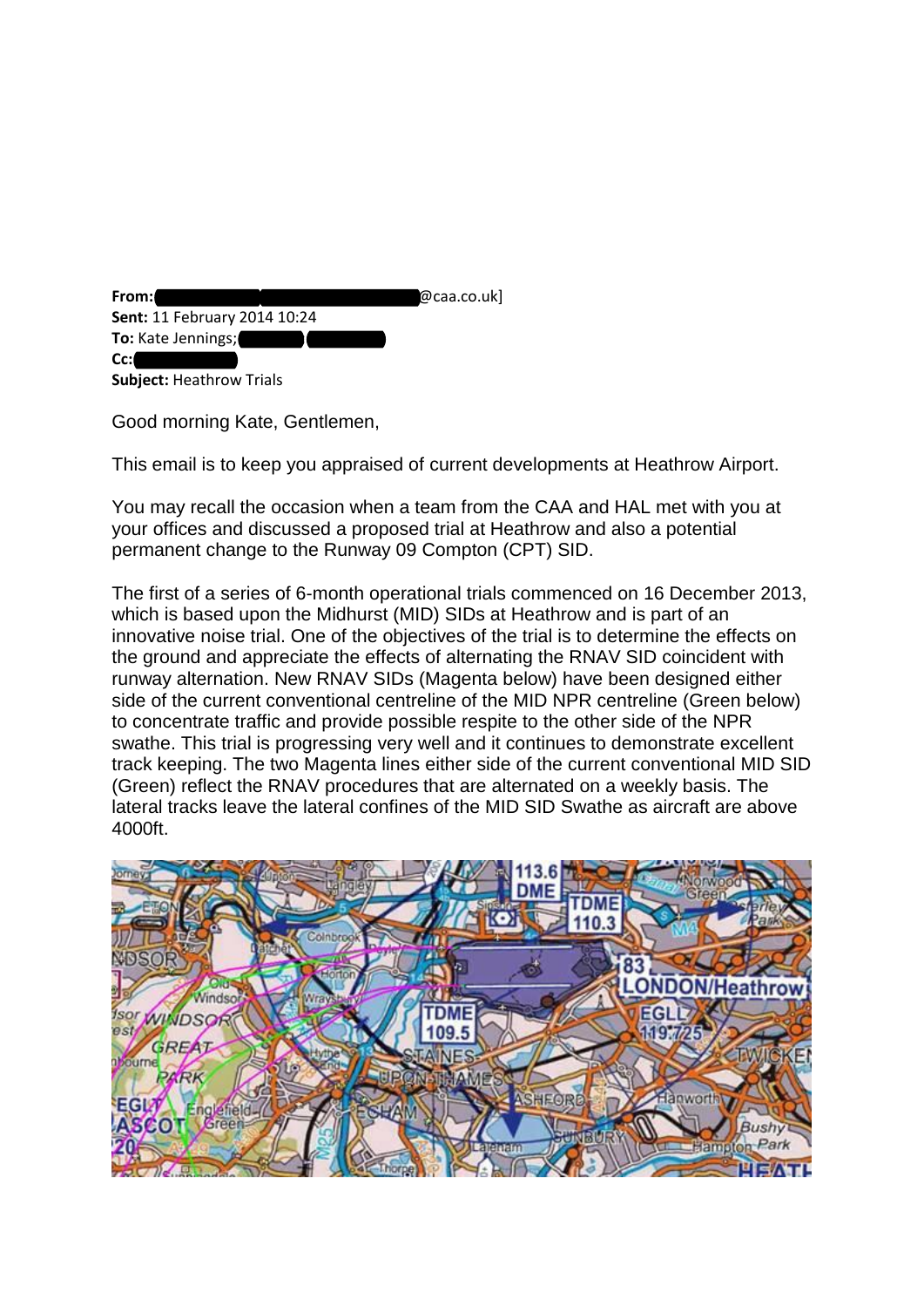HAL, in conjunction with NATS, is proposing a separate trial of the RWY09 CPT SID. As you know, a CPT trial has been in operation for some time where flights are given an amended clearance and applied a heading of around 230 degrees, which makes them depart the inner arc of the CPT NPR swathe, this being the worst performing LHR NPR. The UK strategy, as part of a wider European objective, is to implement RNAV procedures. Consequently, HAL proposes an operational trial of an RNAV CPT SID as part of a suite of trials. This proposed trial of RNAV RWY09 CPT SID also deviates from the CPT NPR Swathe. It has a similar right hand turn out, however, instead of a heading of 230 degrees, it makes a tighter turn onto a westerly track of approximately 275 degrees, paralleling the runway to the south. I apologise for the low resolution image below, however, the proposed trial RNAV RWY09 CPT SID is identifiable from EGLL – PIBUG - CPT. This was briefed when you visited CAA House with HAL and also when we met with HAL at your offices. I have attached an outline image of a proposed design.



HAL is very pro-active in engaging with its communities and if the trial is deemed successful, it will be proposed to make a formal airspace change request to make it permanent. If the trial either has to be withdrawn or the trial has proved unfavourable, the SID would revert to the extant procedure in operation today.

Please let me know if you would require any more information and whether you would benefit from a face-to-face as email sometimes does not do sufficient justification. I would be happy to meet with you at your offices.

Regards,

Mark

**Mark R McLaren** Airspace Regulator **SARG** Civil Aviation Authority

 $Tel:  $\blacksquare$$  $Mob:$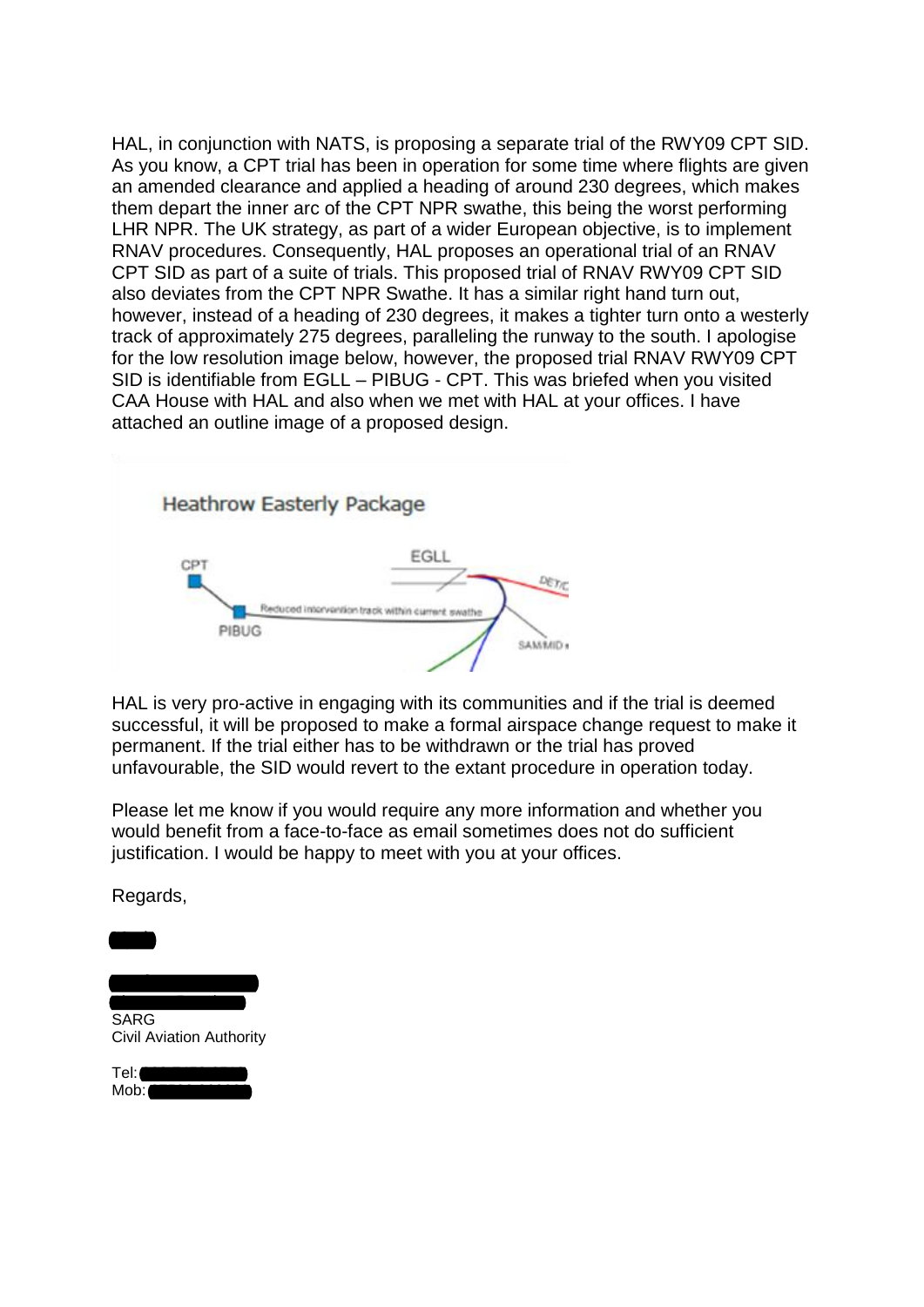Airspace Regulation

| From:(                                               | @caa.co.uk] |
|------------------------------------------------------|-------------|
| Sent: 17 March 2014 17:38                            |             |
| To:l                                                 |             |
| $Cc$ :                                               |             |
| <b>Subject: Heathrow Operational Trials Briefing</b> |             |

All,

We have a meeting planned for Monday 31 March to discuss proposed RNAV trials at Heathrow Airport. I understand also that attempts are being identified to confirm a decision making process regarding referral to SoS and new NPRs as part of any changes going forward.

A purpose of our meeting is to provide you with a brief of the most up to date plans for Heathrow proposed trials.

You may recall that we met with HAL twice last year to brief you on the plans for the Compton SID. Once at CAA House (13 May 2013) and later followed with a meeting at your offices on 26 September 2013. The briefing from HAL had identified a proposal for a trial RNAV CPT SID and it is proposed to route outside of the extant CPT SID NPR swathe, which it does currently. The image below on the left presents data similar to what was presented at the meetings and indicates the dispersion of traffic. The image in the middle depicts the red line as the proposed RNAV CPT SID and the white line as the current conventional CPT SID. HAL as part of its Easterly package proposes the trial operation of an RNAV CPT SID and to replicate the track of what is tactically applied at present. The RNAV route will of course concentrate the traffic.

I have requested further track data to illustrate where traffic is above 4,000ft to better inform.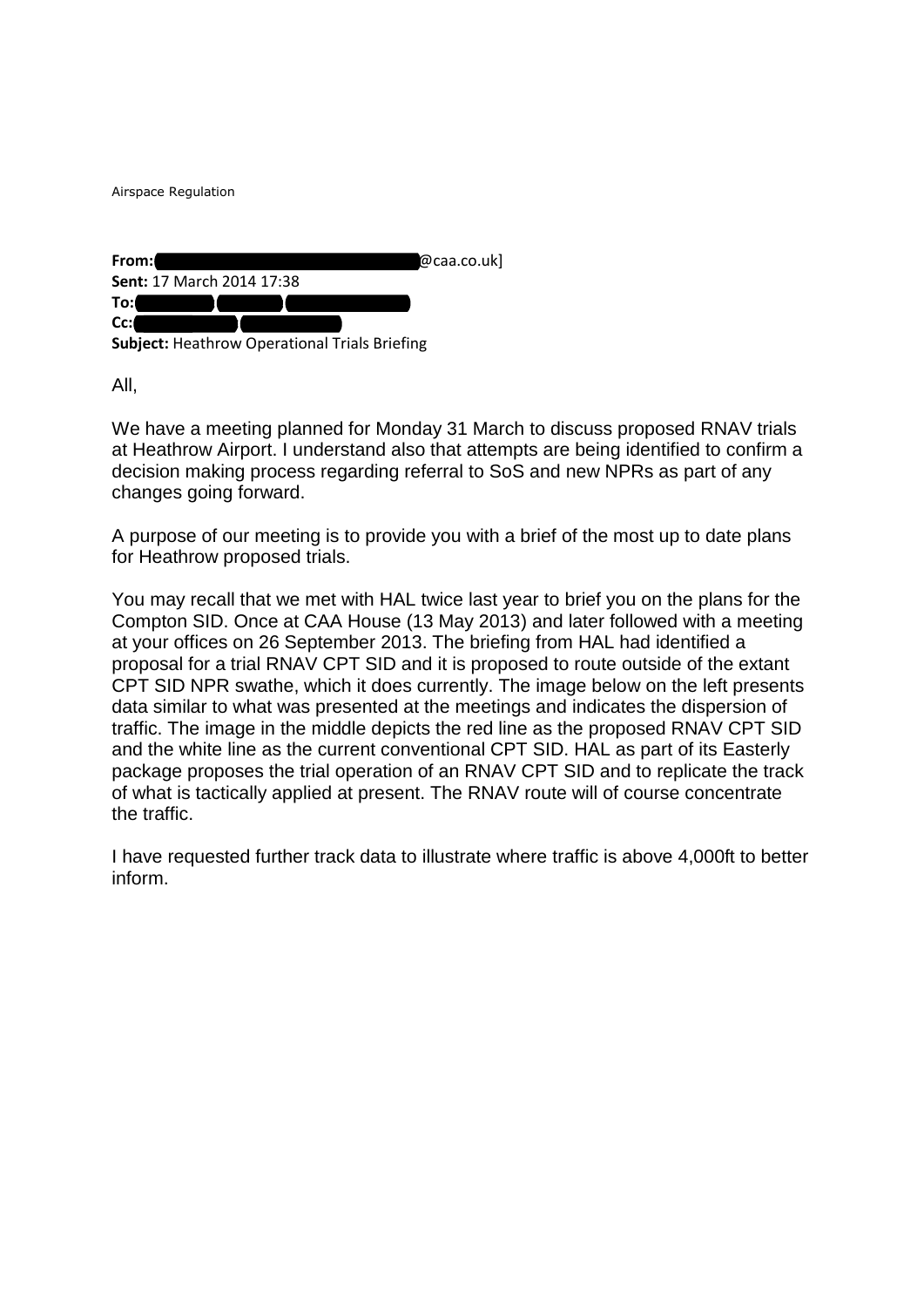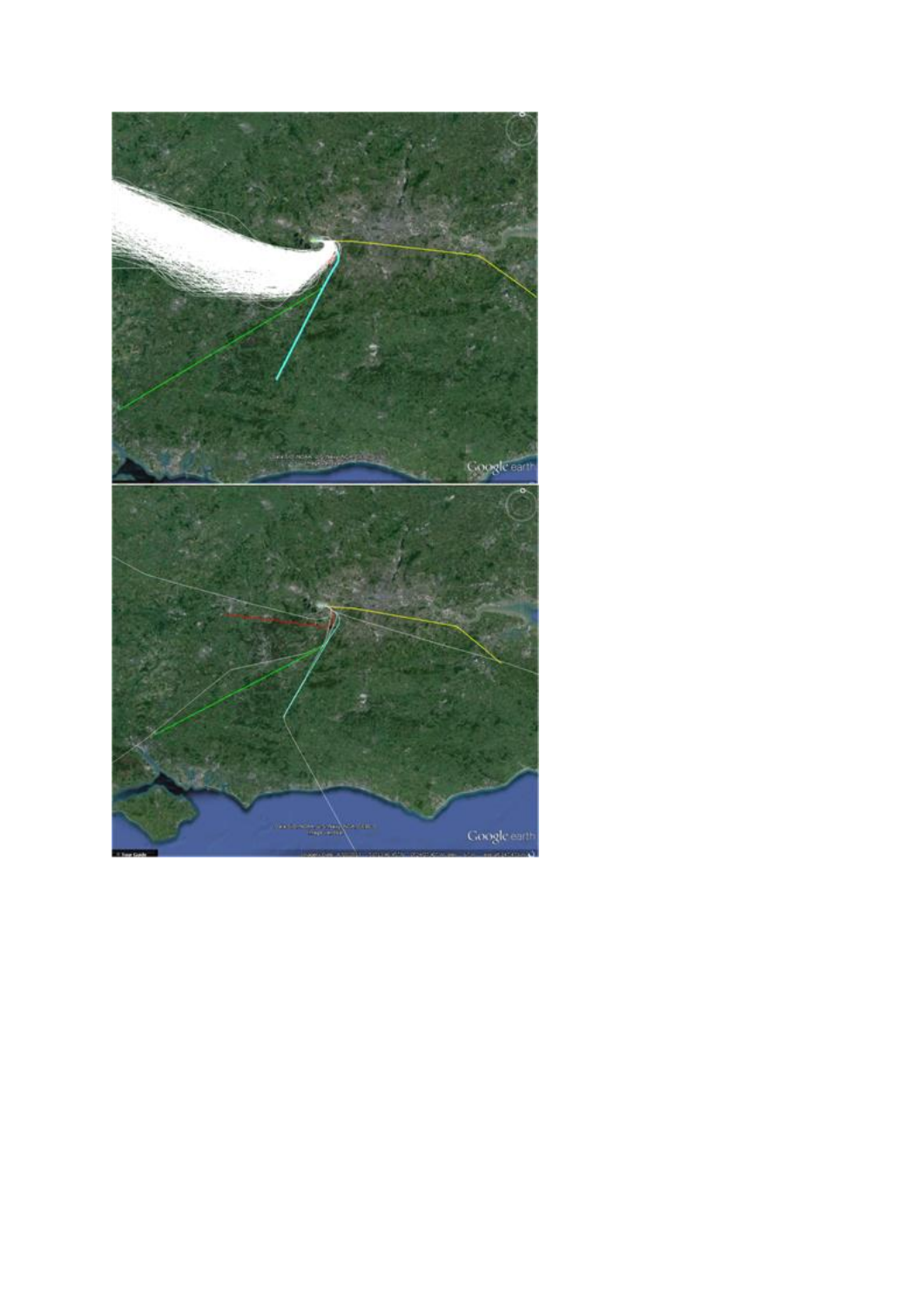

An additional point of discussion on 31 March 2014 would be the SAM/MID SIDs, also proposed as part of the trial. The left and middle images above show the proposed trial RNAV SAM SID in green and the MID SID in turquoise. The right hand image shows traffic on the SAM SID and the RNAV proposal is to combine the early portion of the SAM SID with the MID SID thereby adding the SAM traffic to the MID route within the NPR.

Please confirm that you wish to only meet with the CAA  $($ and me [Darren Rhodes will be unable to attend]) or to include HAL. Alternatively, a separate meeting with HAL might be preferable to you if considered necessary.

Regards,

| <b>SARG</b>                                                    |
|----------------------------------------------------------------|
| <b>Civil Aviation Authority</b>                                |
|                                                                |
| Tel:ı                                                          |
|                                                                |
| [mailtd<br>From:                                               |
| <b>Sent: 02 June 2014 10:21</b>                                |
| To:                                                            |
| Cc: Kate Jennings;                                             |
| Subject: Heathrow Departure Enhancement Trial - DET/Op Freedom |

I have been notified by HAL that a decision has been taken at the Heathrow Noise and Air Quality Steering Group to remove the Phase 2 of the Departure Enhancement Project Heathrow Easterly Package (HEP). This means that there will be no trial of a Detling RNAV SID, which intended to replicate a track similar to Operational Freedom.